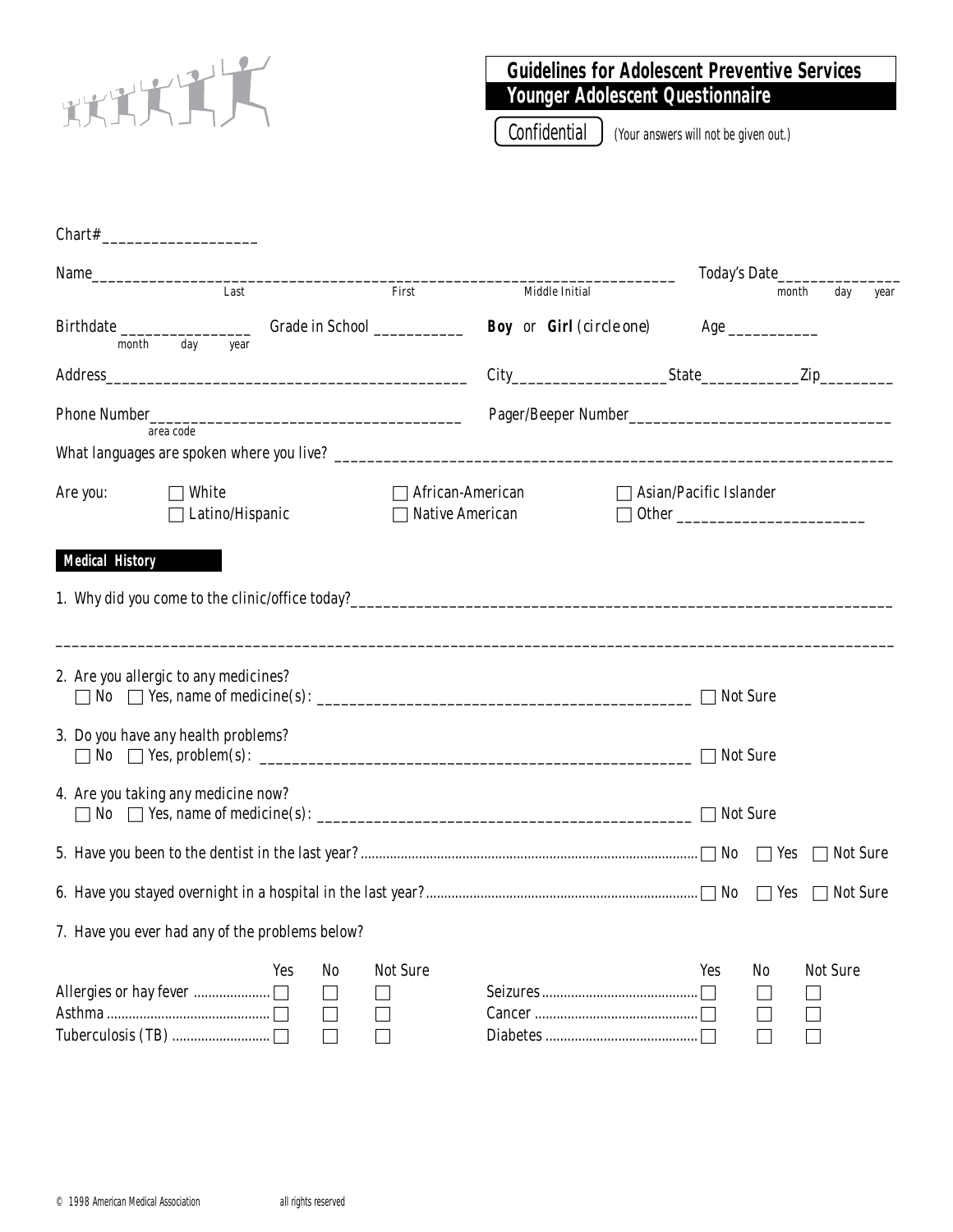### **For Girls Only**

|                       |                                                   | b. If yes, what was the 1st day of your last period? Month _____________ Day _________               |                                |                 | Yes<br>Yes<br>No<br>$\mathcal{L}$ |  |  |
|-----------------------|---------------------------------------------------|------------------------------------------------------------------------------------------------------|--------------------------------|-----------------|-----------------------------------|--|--|
|                       | <b>Family Information</b>                         |                                                                                                      |                                |                 |                                   |  |  |
|                       | 10. Who do you live with? (Check all that apply). |                                                                                                      |                                |                 |                                   |  |  |
|                       | <b>Mother</b>                                     | Stepmother                                                                                           |                                |                 |                                   |  |  |
|                       | Father                                            | Stepfather                                                                                           |                                |                 |                                   |  |  |
|                       | Guardian                                          | Other adult relative                                                                                 |                                |                 |                                   |  |  |
| No<br><b>Not Sure</b> |                                                   |                                                                                                      |                                |                 |                                   |  |  |
|                       |                                                   | 12. During the past year, have there been any changes in your family such as: (Check all that apply) |                                |                 |                                   |  |  |
|                       | <b>Marriage</b>                                   | $\Box$ Loss of job                                                                                   | <b>Births</b>                  |                 | Other changes                     |  |  |
|                       | Separation                                        | Moved to a new neighborhood                                                                          | <b>Serious Illness/Injury</b>  |                 |                                   |  |  |
|                       | <b>Divorce</b>                                    | $\Box$ A new school                                                                                  | Deaths                         |                 |                                   |  |  |
|                       | <b>Specific Health Issues</b>                     |                                                                                                      |                                |                 |                                   |  |  |
|                       |                                                   | 13. Please check whether you have questions or are worried about any of the following:               |                                |                 |                                   |  |  |
|                       | Height                                            | Neck or back                                                                                         | Muscle or pain in arms/legs    |                 | Anger or temper                   |  |  |
|                       | Weight                                            | <b>Breasts</b>                                                                                       | <b>Menstruation or periods</b> |                 | <b>Feeling tired</b>              |  |  |
|                       | Eyes or vision                                    | Heart                                                                                                | Wetting the bed                |                 | <b>Trouble sleeping</b>           |  |  |
|                       | <b>Hearing or earaches</b>                        | <b>Coughing or wheezing</b>                                                                          | Trouble urinating or peeing    |                 | Fitting in/belonging              |  |  |
|                       | Colds/runny or                                    | Chest pain or                                                                                        | Drip from penis or vagina      | Cancer          |                                   |  |  |
|                       | stuffy nose                                       | trouble breathing                                                                                    |                                |                 |                                   |  |  |
|                       | Mouth or teeth or breath                          | Stomach ache                                                                                         | Wet dreams                     | <b>HIV/AIDS</b> |                                   |  |  |
|                       | Headaches                                         | Vomiting or throwing up                                                                              | Skin (rash/acne)               | <b>Dying</b>    |                                   |  |  |
|                       | <b>Other</b>                                      |                                                                                                      |                                |                 |                                   |  |  |

These questions will help us get to know you better. Choose the answer that best describes what you feel or do. Your answers will be seen only by your health care provider and his/her assistant.

## **Health Profile**

### **Eating/Weight/Body**

| 18. Do you work, play, or exercise enough to make you sweat or breathe hard at least 3 |  |
|----------------------------------------------------------------------------------------|--|
|                                                                                        |  |
|                                                                                        |  |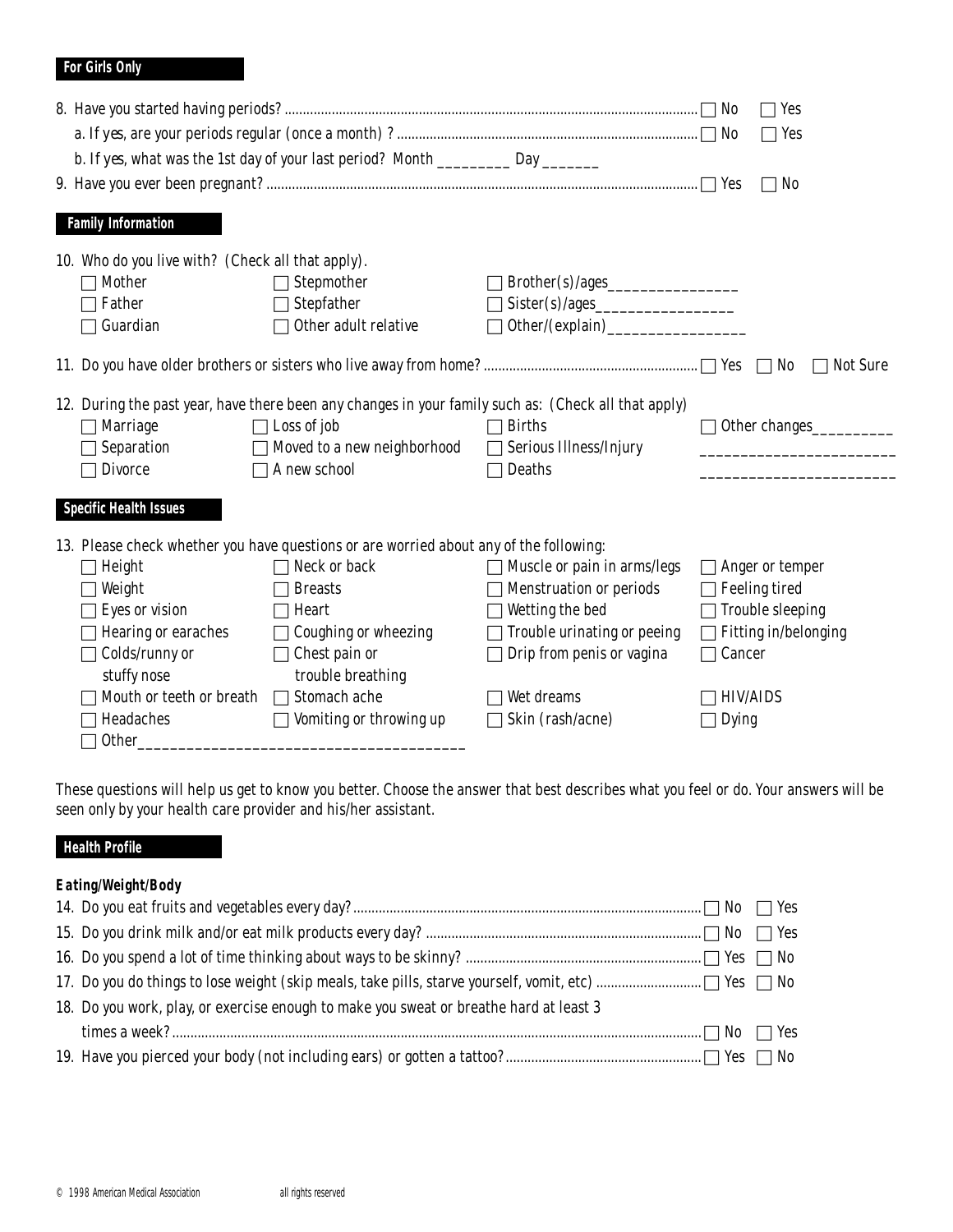#### **School**

|              |                                                                                         | $\Box$ Yes |                 |
|--------------|-----------------------------------------------------------------------------------------|------------|-----------------|
|              |                                                                                         | No         | <b>Not Sure</b> |
|              |                                                                                         | No         | <b>Not Sure</b> |
|              |                                                                                         |            |                 |
|              |                                                                                         |            |                 |
|              |                                                                                         |            |                 |
|              | <b>Friends and Family</b>                                                               |            |                 |
|              | 27. Do you think that your parent(s) or guardian(s) usually listen to you and take your |            |                 |
|              |                                                                                         |            |                 |
|              |                                                                                         | $\Box$ Yes | <b>Not Sure</b> |
|              |                                                                                         |            |                 |
|              |                                                                                         |            | <b>Not Sure</b> |
|              |                                                                                         |            |                 |
|              | <b>Weapons/Violence/Safety</b>                                                          |            |                 |
|              |                                                                                         |            | <b>Not Sure</b> |
|              |                                                                                         |            |                 |
|              |                                                                                         |            |                 |
|              |                                                                                         |            |                 |
|              |                                                                                         |            |                 |
|              |                                                                                         |            | <b>Not Sure</b> |
|              | 37. Do you usually wear a helmet and/or protective gear when you rollerblade,           |            |                 |
|              |                                                                                         | Yes        |                 |
|              |                                                                                         | $\Box$ Yes |                 |
|              | <b>Tobacco</b>                                                                          |            |                 |
|              |                                                                                         | $\Box$ No  |                 |
|              |                                                                                         |            |                 |
|              |                                                                                         |            |                 |
|              |                                                                                         |            |                 |
|              | <b>Alcohol</b>                                                                          |            |                 |
|              |                                                                                         |            |                 |
|              | 43. Have any of your close friends ever tried beer, wine, or other liquor               |            |                 |
|              |                                                                                         | $\Box$ No  |                 |
|              | 44. Have you ever been in a car when the driver has been using drugs or drinking        |            |                 |
|              |                                                                                         | $\Box$ No  |                 |
|              |                                                                                         |            | <b>Not Sure</b> |
|              |                                                                                         |            |                 |
| <b>Drugs</b> |                                                                                         |            | <b>Not Sure</b> |
|              |                                                                                         |            | <b>Not Sure</b> |
|              |                                                                                         | No         | <b>Not Sure</b> |
|              |                                                                                         |            | <b>Not Sure</b> |
|              |                                                                                         |            |                 |